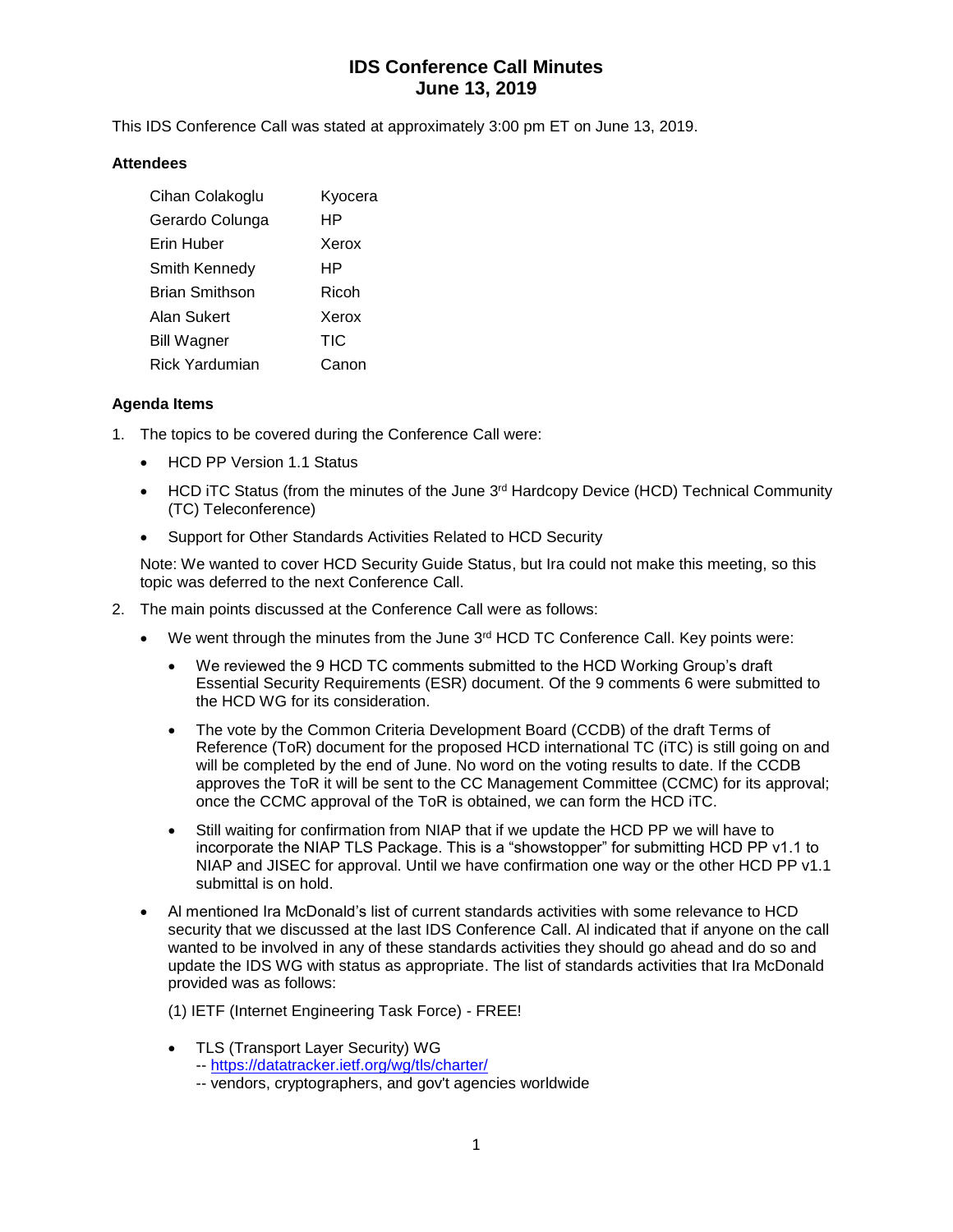## **IDS Conference Call Minutes June 13, 2019**

- \* SACM (Security Automation and Continuous Monitoring) -- <https://datatracker.ietf.org/wg/sacm/about/>
	- -- heavy TCG and US gov't participation "son of SCAP"
- \* RATS (Remote ATtestation ProcedureS) brand new! -- <https://datatracker.ietf.org/wg/rats/about/>
	- -- device and entity attestation heavy TCG, GP, ARM, USG participation
- \* SAAG (Security Area Advisory Group) -- <https://www.ietf.org/mailman/listinfo/saag>
	- -- heads-ups on new and ongoing security work
- \* IRTF CFRG (Internet Research Task Force Crypto Forum RG) -- <https://datatracker.ietf.org/rg/cfrg/about/>
	- -- pre-eminent group of cryptographers and security experts!
- (2) TCG (Trusted Computing Group) \$15K/year for corporations
	- -- <https://trustedcomputinggroup.org/>
	- -- Ricoh, Canon, Google, Qualcomm, Samsung, Infineon, NXP, etc. members
- \* TPM (Trusted Platform Module)
	- -- <https://trustedcomputinggroup.org/work-groups/trusted-platform-module/>
	- -- voting TPM 2.0 r1.55 out for public review \*and\* publication
- \* TNC (Trusted Network Communications) -- <https://trustedcomputinggroup.org/work-groups/trusted-network-communications/> -- heavy collaboration w/ IETF NEA, SACM, RATS, and others
- \* EmSys (Embedded Systems)
	- -- <https://trustedcomputinggroup.org/work-groups/embedded-systems/>
	- -- SGs on Network Equipment, IoT, Industrial, Vehicles, etc.
	- -- home of former Hardcopy Device WG
- \* MPWG (Mobile Platform WG) and TMS (Trusted Mobility Solutions) WG -- <https://trustedcomputinggroup.org/work-groups/mobile/>
	- -- mobile phones, telecom networks, 4G and 5G w/ ETSI, 3GPP, GP, etc.
- (3) US NIST FREE!
- \* LWC (Lightweight Cryptography)
	- -- <https://www.nist.gov/programs-projects/lightweight-cryptography>
	- -- for resource-constrained devices (including mobile phones)
- \* TC (Threshold Cryptography) -- <https://csrc.nist.gov/Projects/Threshold-Cryptography> -- multi-party signatures and encryption algorithms - hot stuff!
- \* CF (Cybersecurity Framework) -- <https://www.nist.gov/cyberframework>
- \* PQC (Post-Quantum Crypto) -- <https://csrc.nist.gov/Projects/Post-Quantum-Cryptography>
- \* SWID (Software Identification Tags)
	- -- <https://csrc.nist.gov/Projects/Software-Identification-SWID>
	- -- see also<https://datatracker.ietf.org/doc/draft-ietf-sacm-coswid/>
	- -- underlies runtime integrity and remote attestation work
- \* SWA (Software Assurance)
	- -- <https://www.nist.gov/itl/ssd/software-assurance>
	- -- series of F2F workshops (Wash, DC) and NIST publications